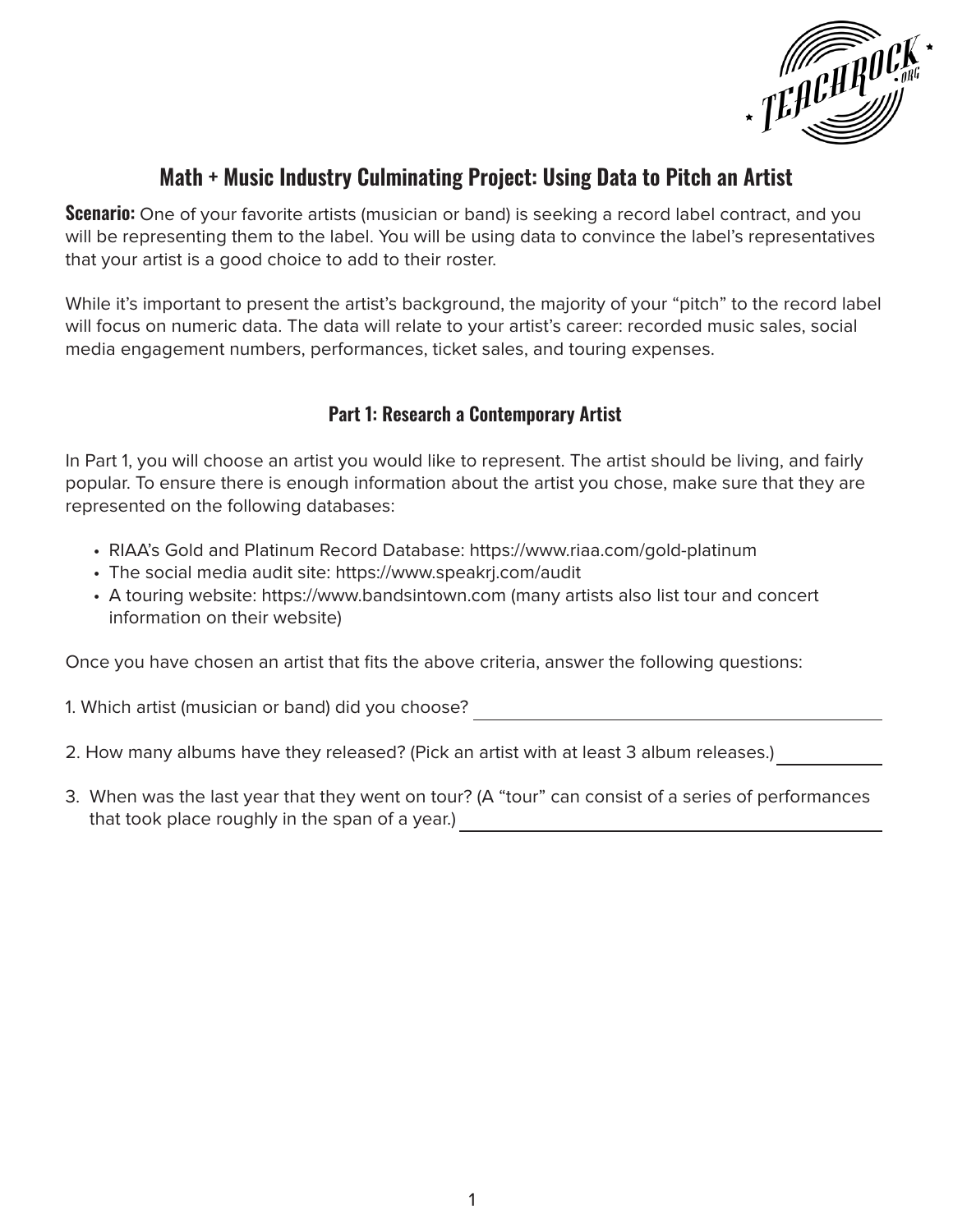

## **Part 2: Graphing Album Sales**

(From Lesson: Using Graphing to Analyze Music Industry Data)

In Part 2, you will be graphing the album sales throughout your selected artist's career.

Go to https://www.riaa.com/gold-platinum. Using the Advanced Search feature under the search box, type in the artist you chose. Then, using the drop down menu under "Format," select "Album." This brings up a list of the albums the artist has released. Click the "more details" button on each album. Note how many certified units were sold for each album using the below table. (If your artist released more than five albums, choose only five that cover the span of their career.)

| <b>Release Date</b> | <b>Album Name</b> | <b>Units Sold</b> |
|---------------------|-------------------|-------------------|
|                     |                   |                   |
|                     |                   |                   |
|                     |                   |                   |
|                     |                   |                   |
|                     |                   |                   |

On the next page, create a line graph below describing your artist's record sales per album. Make sure your graph contains the following:

- A title
- An x-axis label
- A y-axis label
- A marked scale for the y axis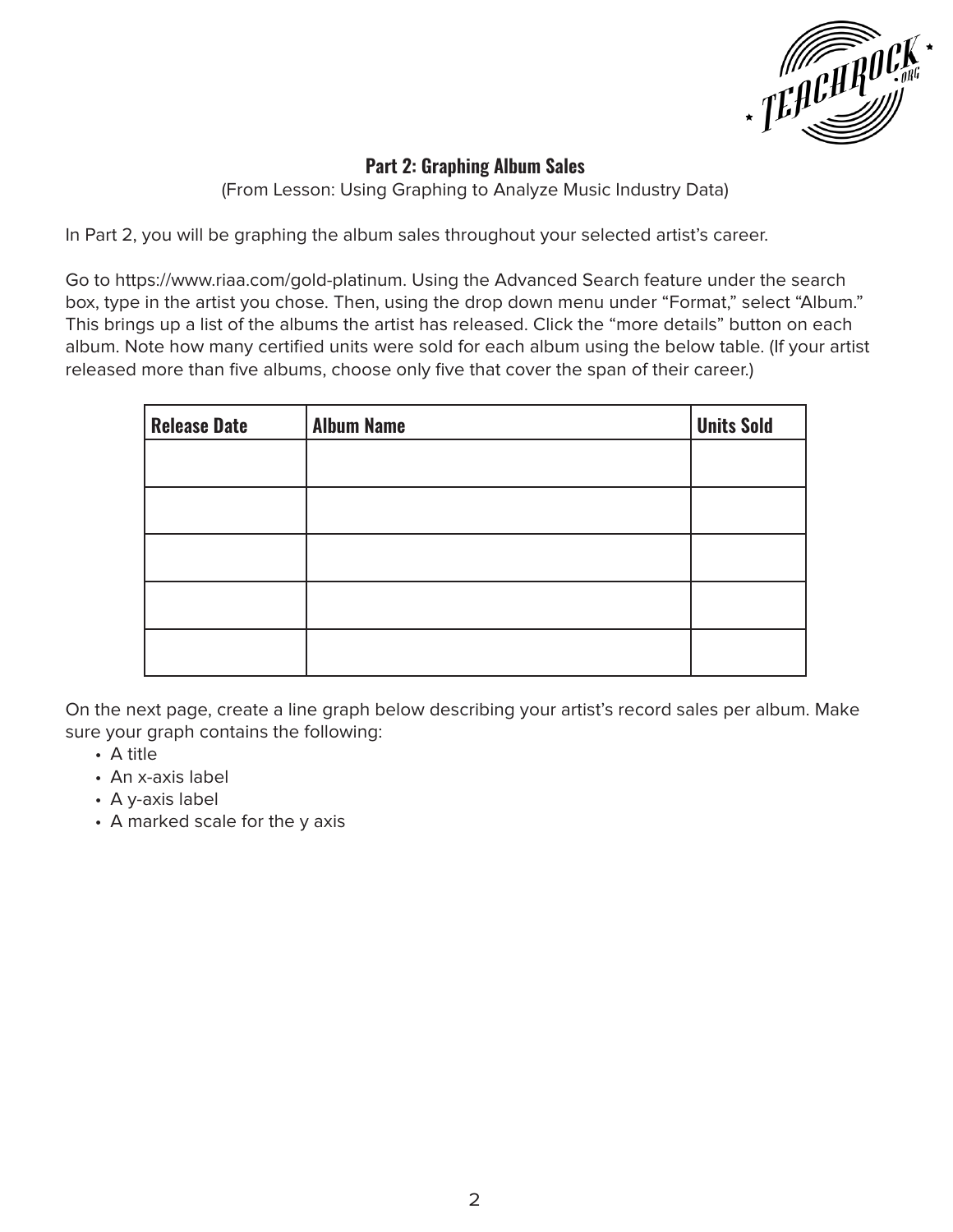

After completing the chart, answer the following questions:

1. What was your artist's highest selling album?

2. What was your artist's lowest selling album?

- 3. Would you say your artist has had a "peak" year? If so, when?
- 4. Based on this graph, how would you describe this artist's career? Is their audience growing? Shrinking? Staying the same?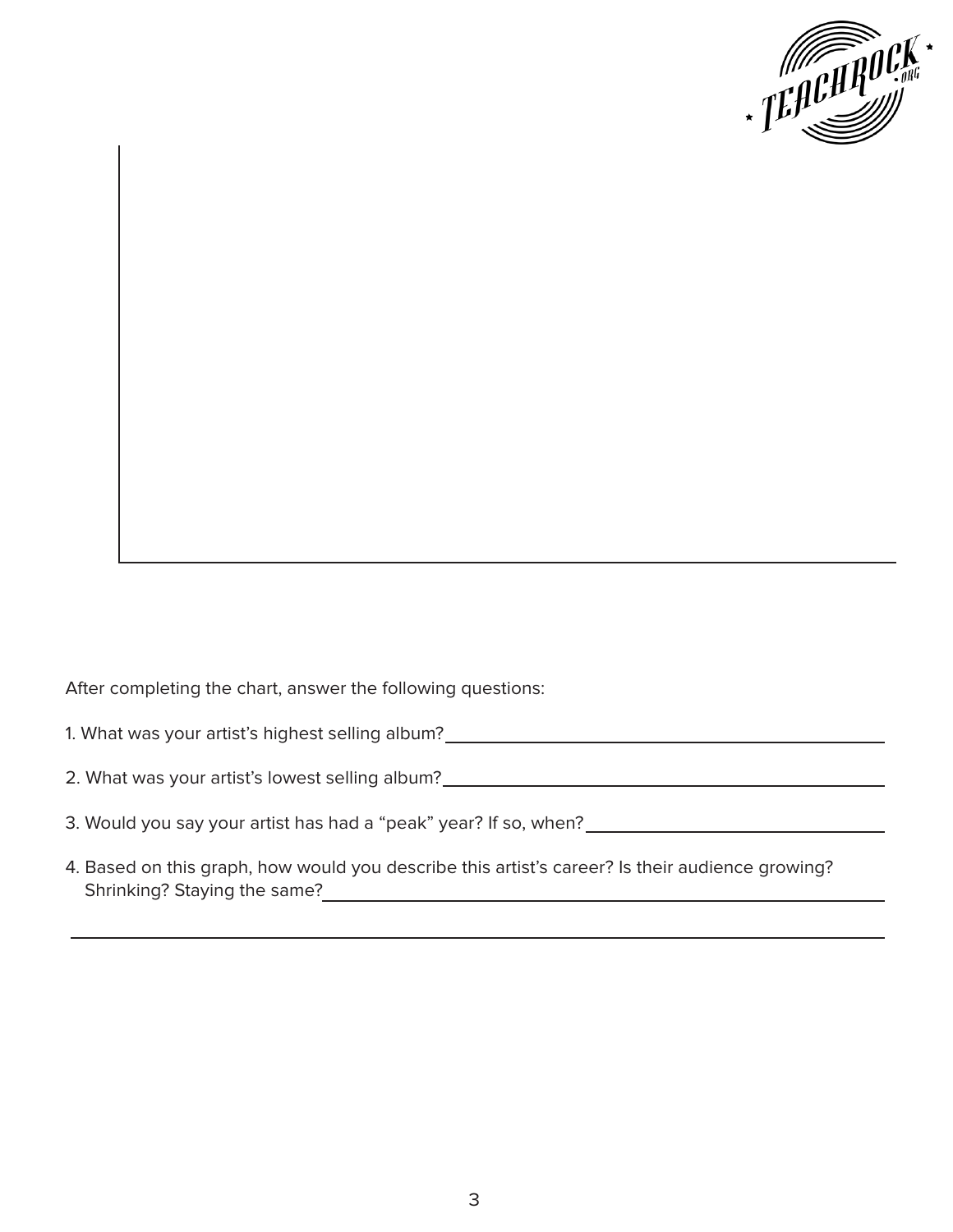

## **Part 3: Analyzing Social Media Engagement**

(From Lesson: Using Ratios to Identify Social Media Engagement)

In Part 3, you will be comparing your selected artist's engagement on social media with another figure of comparable stature and popularity.

Go to https://www.speakrj.com/audit, select a social media platform and type in the artist you chose. Using the social media data the webpage provides, answer the following questions:

1. How many followers does your artist currently have? \_\_\_\_\_\_\_\_\_\_\_\_\_\_\_\_\_\_\_\_\_\_\_\_\_\_

2. What is your artist's average number of likes per post?

3. What is your artist's current number of comments per post?

4. What is the ratio of **Likes to Followers** for the account? Use the Classic Formula to write this ratio (Likes:Followers).

5. What's the engagement rate of **Likes to Followers** as a percentage? ([Likes/Followers] x 100.)

6. What is the ratio of **Comments to Likes** for the account? Use the Advanced Formula to write this ratio. (Comments:Likes)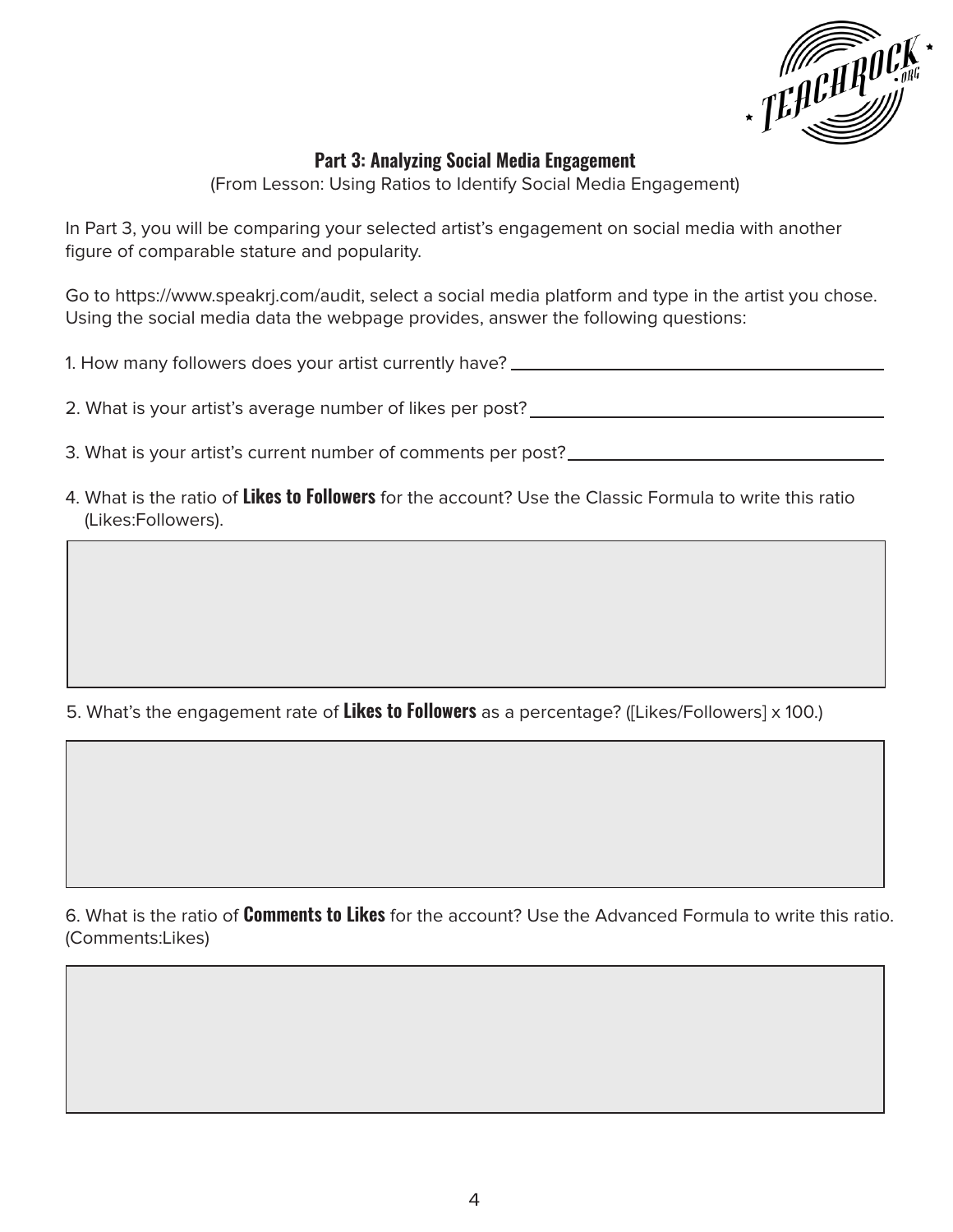

#### 7. What's the engagement rate of **Comments to Likes**? ([Comments/Likes] x 100.)

Now look up an artist you see as being comparable in popularity to the artist you chose using that same social media auditor webpage. Then, answer the following questions:

| 1. How many followers does this artist currently have? _________________________ |
|----------------------------------------------------------------------------------|
| 2. What is this artist's average number of likes per post? _____________________ |
| 3. What is this artist's current number of comments per post?                    |

- 4. What is the ratio of **Likes to Followers** for the account? Use the Classic Formula to write this ratio
- (Likes:Followers).

5. What's the engagement rate of **Likes to Followers** as a percentage? ([Likes/Followers] x 100.)

6. What is the ratio of **Comments to Likes** for the account? Use the Advanced Formula to write this ratio. (Comments:Likes)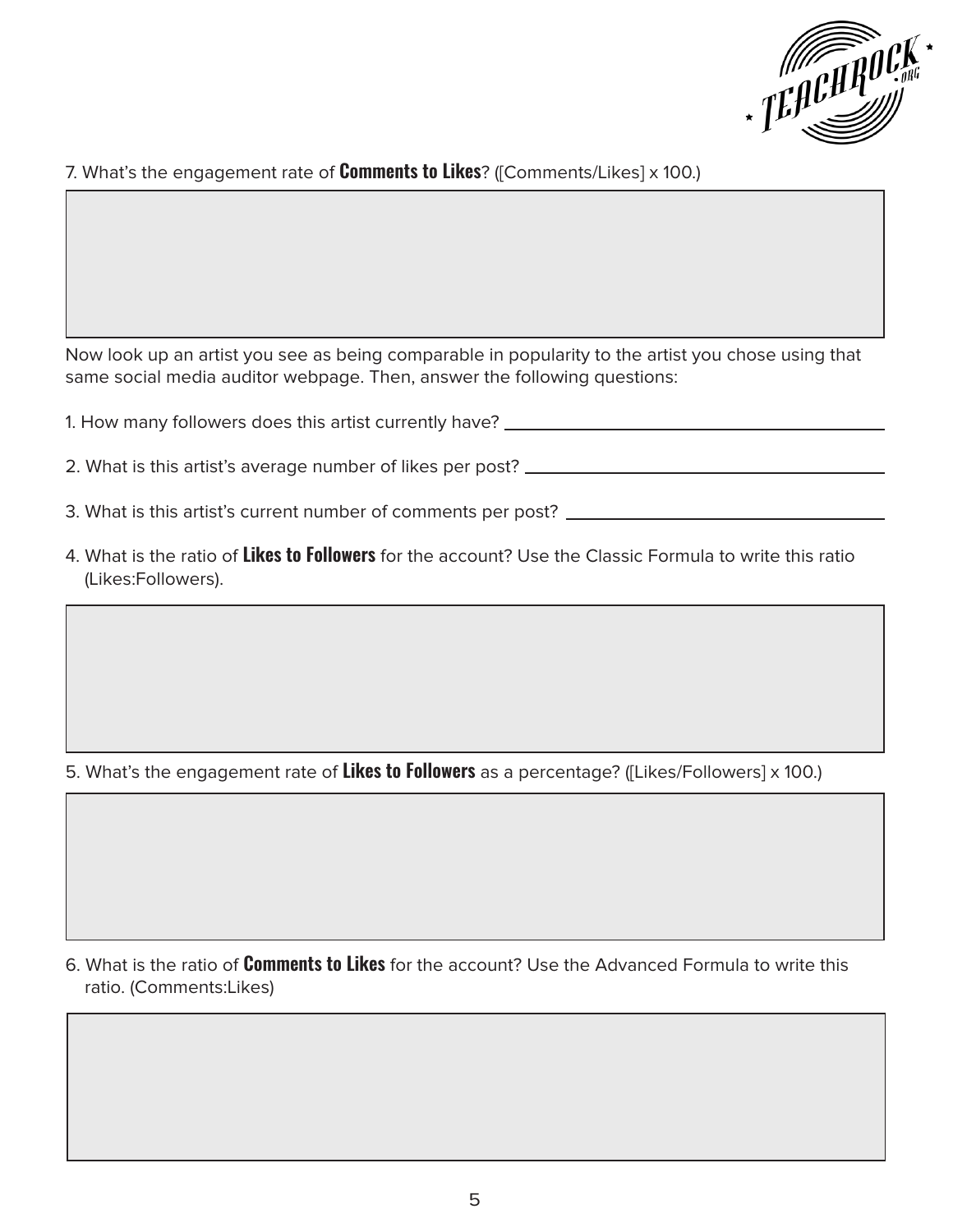

#### 7. What's the engagement rate of **Comments to Likes**? ([Comments/Likes] x 100.)

Finally, compare the two social media accounts, and answer the following questions:

- 1. Which account had a greater engagement ratio for Likes to Followers?
- 2. Which account had a greater engagement ratio for Comments to: Likes?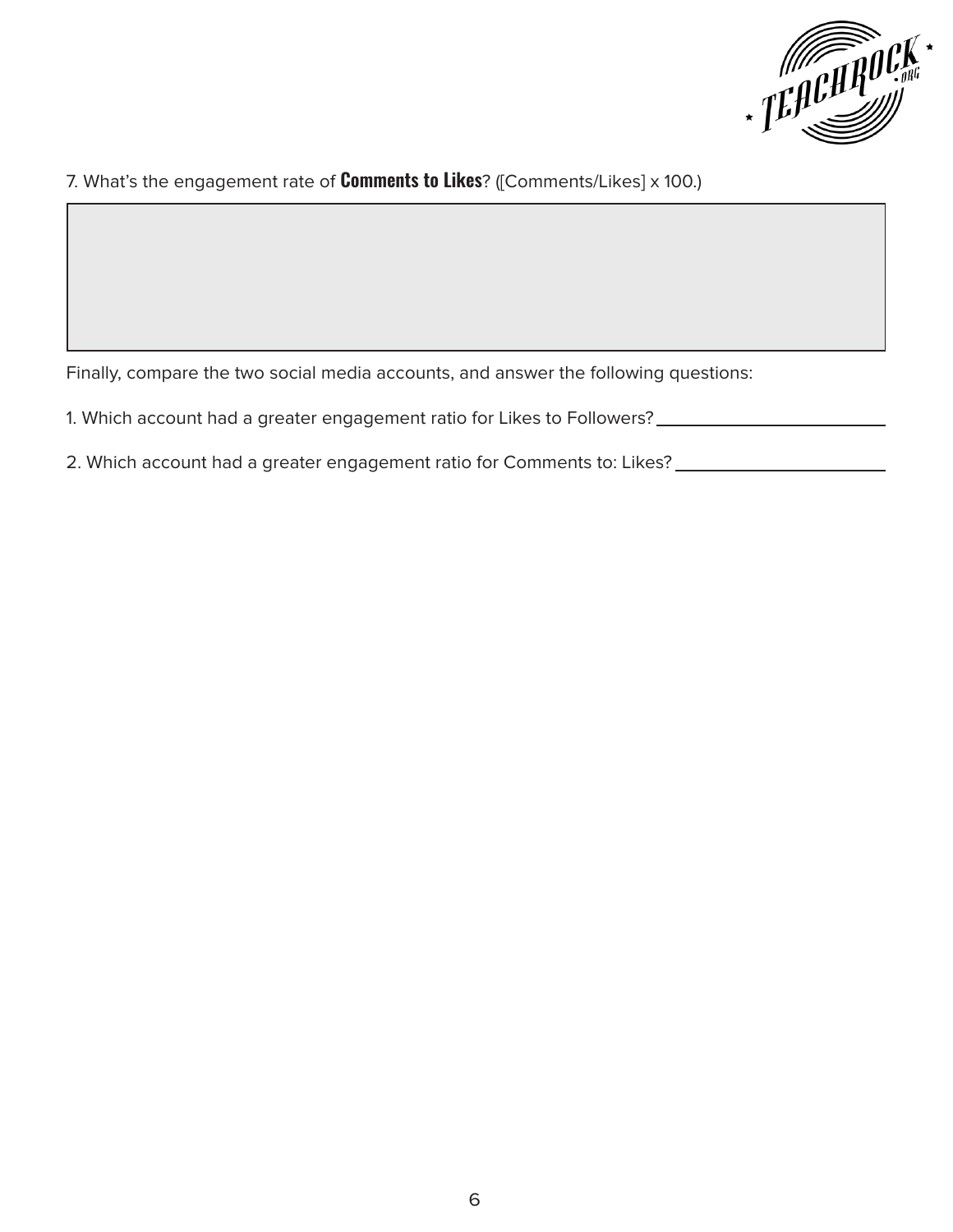

## **Part 4: Calculating Performance Hours**

(From Lesson: Using Algebraic Expressions to Analyze Concert Schedules)

In Part 4, you will be estimating how many hours the artist you selected performed in the span of a tour. Before completing the questions, you need to find the following data:

• The tour locations and dates of the artist you chose, either on a webpage like https://www. bandsintown.com or on the artist's official website.

Then, answer the following questions:

- 1. How many concerts did your artist perform during the tour?
- 2. Assume each concert is 75 minutes long. Write and solve the equation to calculate how many minutes in total the artist played during the tour. Use the variable "C" for concerts, "M" for minutes per concert, and "T" for total minutes performed.

3. Write and solve the equation that calculates how many hours total your artist performed during the tour, using "T" for total minutes performed and "H" for hours.

4. Assume each song performed at a concert was 3.5 minutes long. Write and solve an expression that describes how many songs the artist can perform in a single concert. Let "S" stand for the number of songs played, and "M" stand for the minutes in a concert.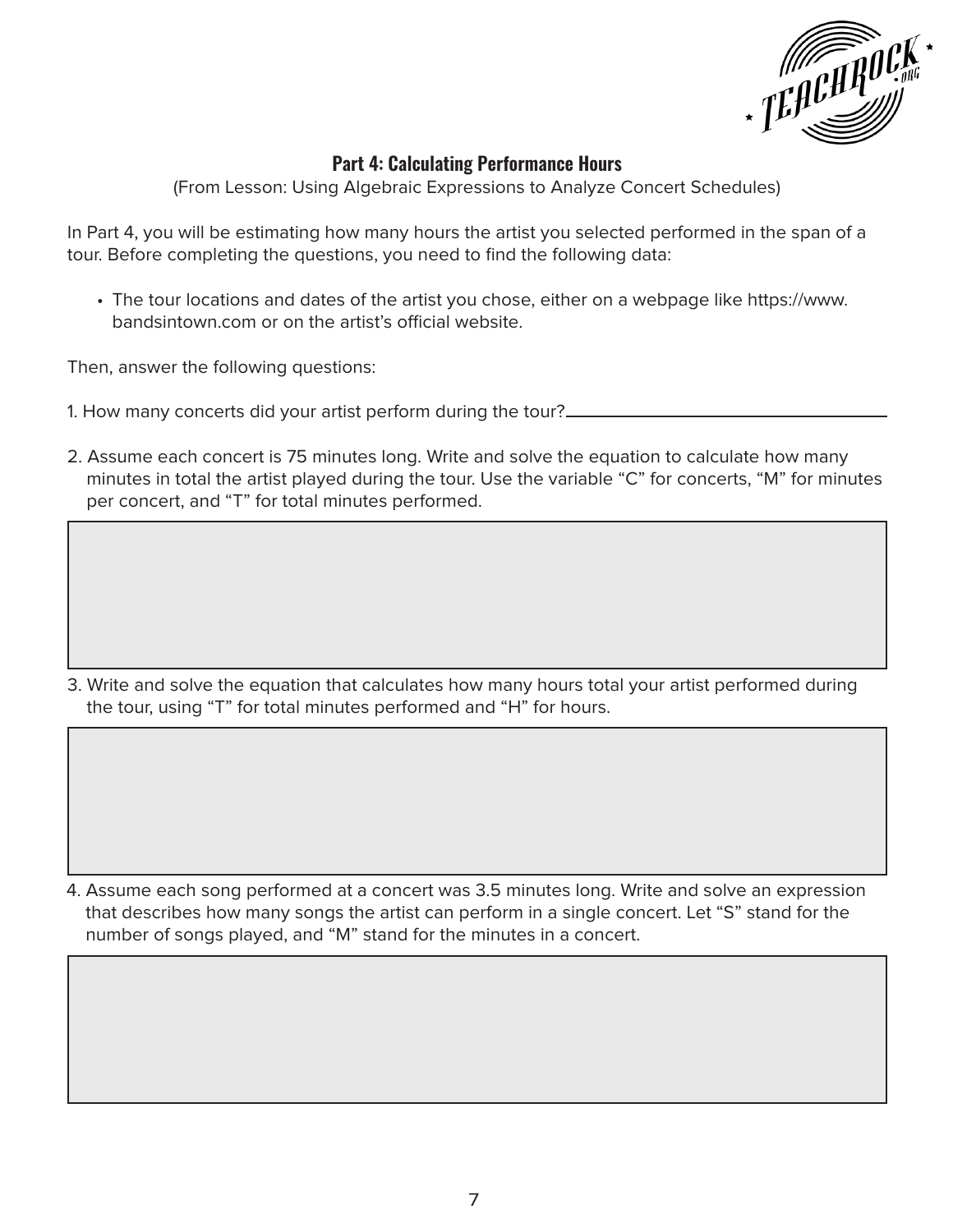

5. What might the hours spent performing reveal about the artist and their career?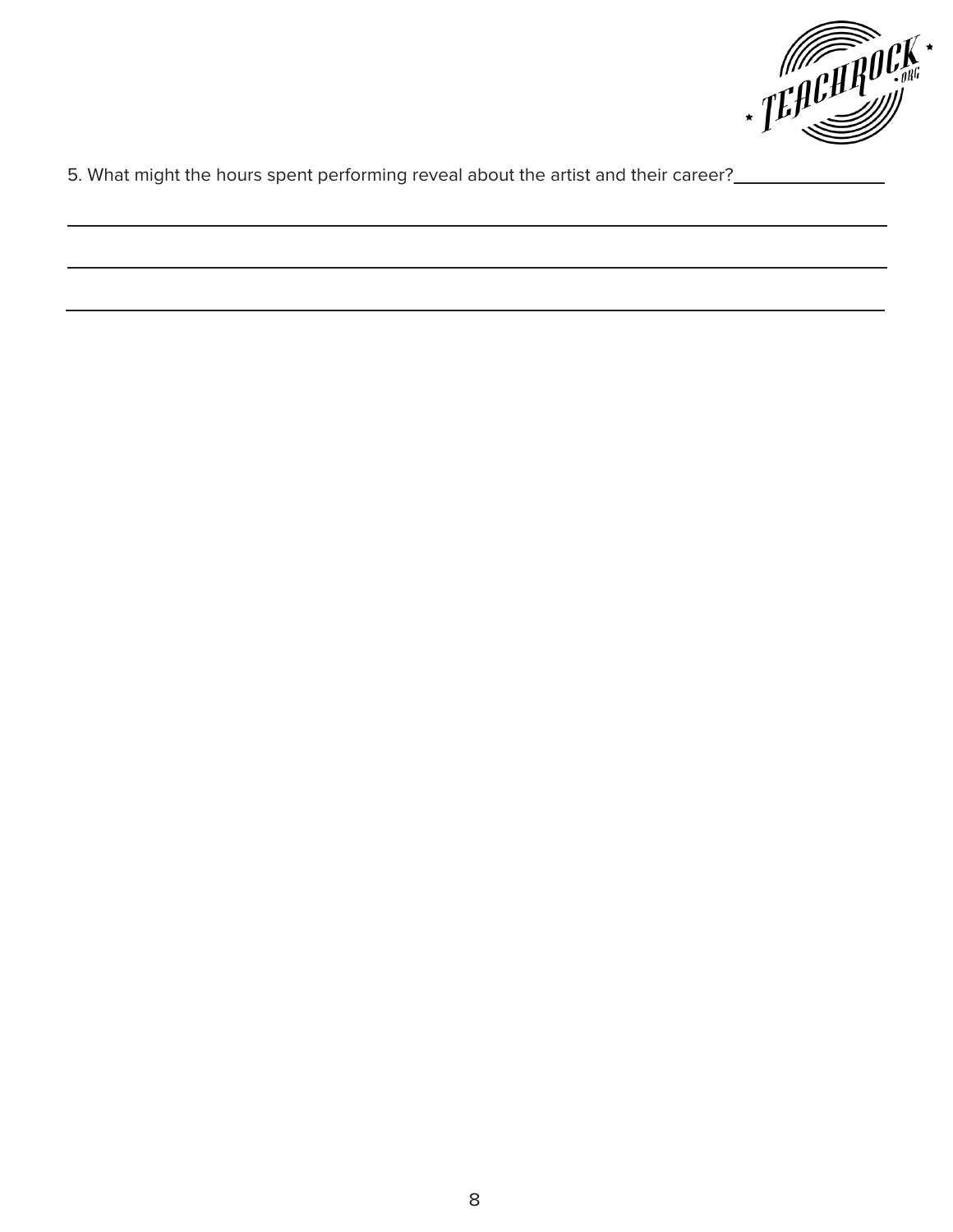

## **Part 5: Calculating Ticket Sales**

(From Lesson: Using Data to Analyze an Artist's Success)

In Part 5, you will be estimating ticket sales for the artist's most recent tour. To write and solve the below calculations, you need to find the following data:

- The number of concerts your artist performed during the tour (see your answer to question 1 in Part 4).
- The average price for a ticket to one of the concerts (if you cannot find this information, estimate that the average ticket cost was \$35.)
- The audience capacity for each concert. Research what kinds of venues your artist played during the tour. To the best of your ability, identify the type of venue your artist played at, and use the numbers in the chart below for your calculations.



1. Complete the table below. For the first column, convert the percentage in the first column to a decimal. For the second column, multiply the decimal by the number of tickets sold. For the third column, multiply the number of tickets sold by the price per ticket.

| % of Tickets Sold | H of Tickets Sold<br>(Percentage • Capacity) | <b>Total \$ in Ticket Sales</b><br>(Ticket Price • # Tickets Sold) |
|-------------------|----------------------------------------------|--------------------------------------------------------------------|
| $100\% = 1.0$     |                                              |                                                                    |
| $75% =$           |                                              |                                                                    |
| $65% =$           |                                              |                                                                    |
| $45% =$           |                                              |                                                                    |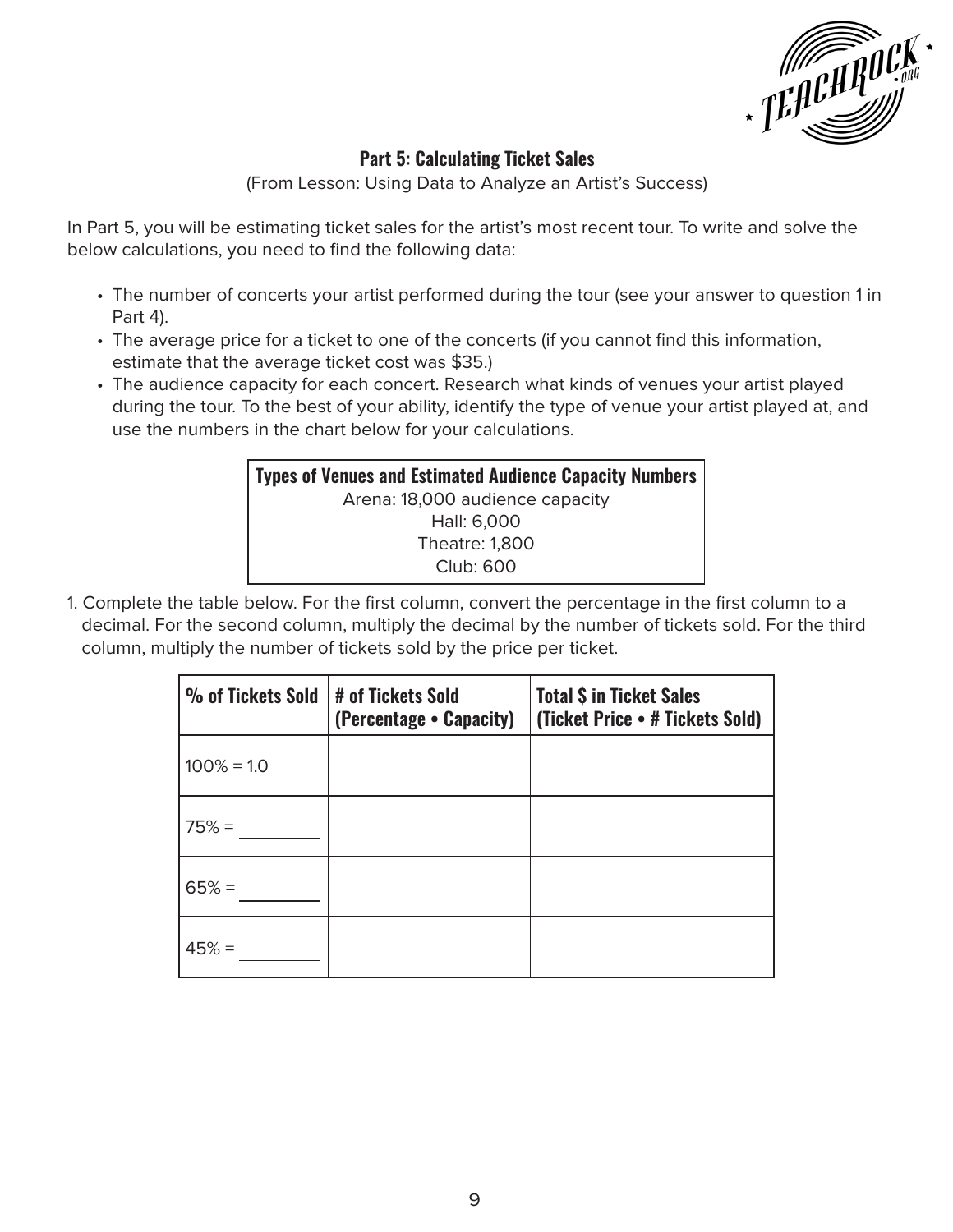

2. Assume a concert sells 75% of the tickets and the venue takes a fee of 30% of total sales. How much money would the venue receive?

3. Assume the opening act takes 20% of the total ticket sales. How much would the opening band receive for a concert that sells 75% of the tickets?

4. How much would your artist receive in ticket sales after the appropriate percentages were paid to the opening act and the venue?

5. Assume your artist makes the same amount of money in ticket sales for each concert they played on the tour. How much money did they make in total? (Remember, you need to know the total amount of concerts your artist played during the tour.)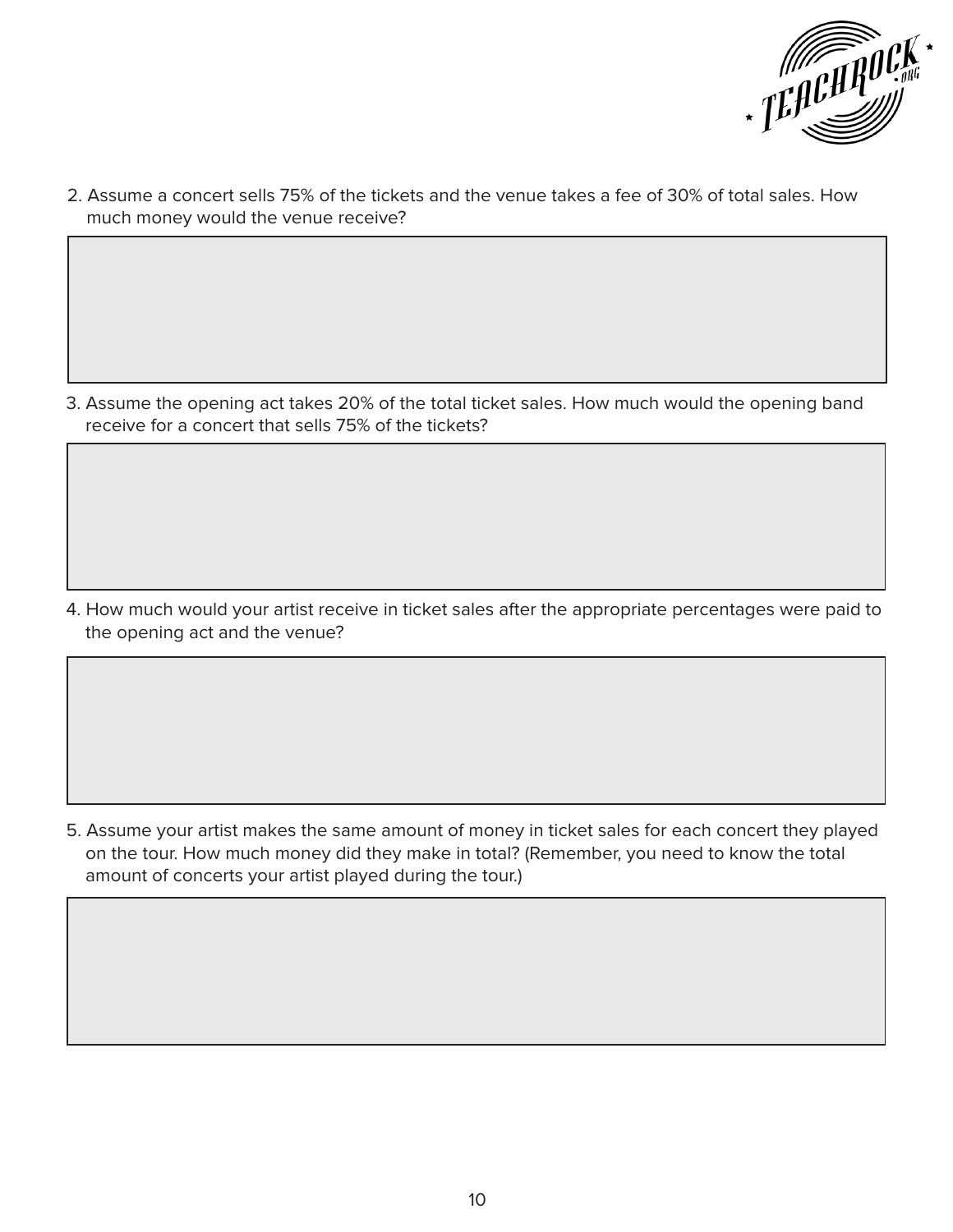

## **Part 6: Calculate Mileage and Costs of Tour**

(From Lesson: Using Algebraic Expressions to Calculate Touring Costs)

In Part 6, you will be calculating the total cost of transportation for the tour you selected. Using www.distancecalculator.net, type in each city in the order of the tour. For instance, if the artist played in Los Angeles one day and then San Francisco the next day, find the distance between Los Angeles and San Francisco. Then, find the distance between San Francisco and the next city they performed a concert in, and so on. Note all the distances in the table below, and limit your calculations to one week, and keep all destinations within the United States and Canada.

| <b>Date and Destination 1</b> | <b>Date and Destination 2</b> | <b>Miles Traveled</b> |
|-------------------------------|-------------------------------|-----------------------|
|                               |                               |                       |
|                               |                               |                       |
|                               |                               |                       |
|                               |                               |                       |
|                               |                               |                       |
|                               |                               |                       |
|                               |                               |                       |

After noting the data, answer the following questions:

1. How many total miles did your artist travel during their tour?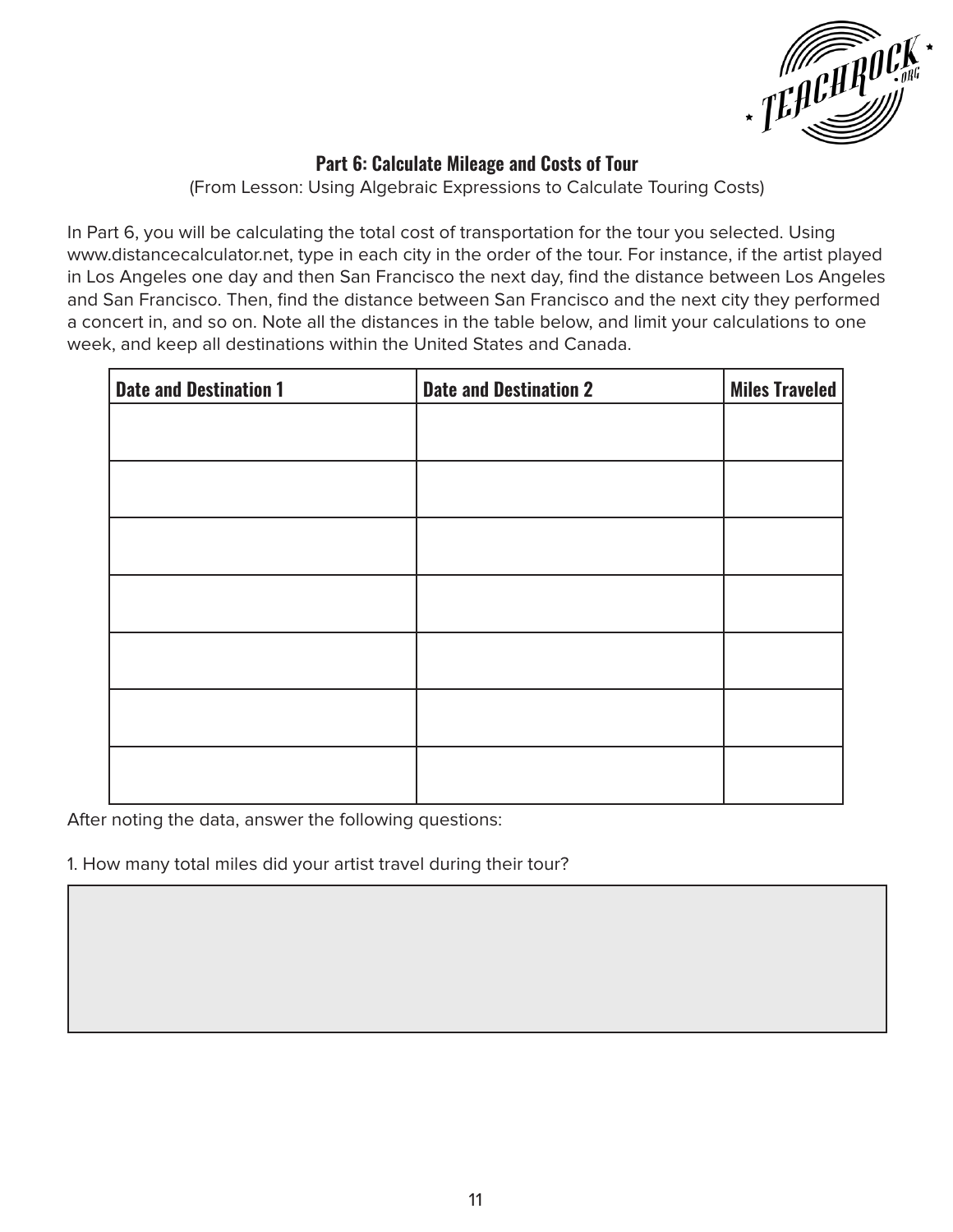

 gasoline, and that gas costs \$3.50. Write and solve an equation that determines the total cost of gasoline for the entire tour. Let "M" equal total miles traveled in the tour, "G" the miles per gallon for the coach bus, "P" the price per gallon of gas, and "C" the total cost in gasoline prices.

3. How much money will the artist make in ticket sales after taking into account the cost of gasoline? (Hint: look at your answer in Part 5, Question 5 to see the total in ticket sales.)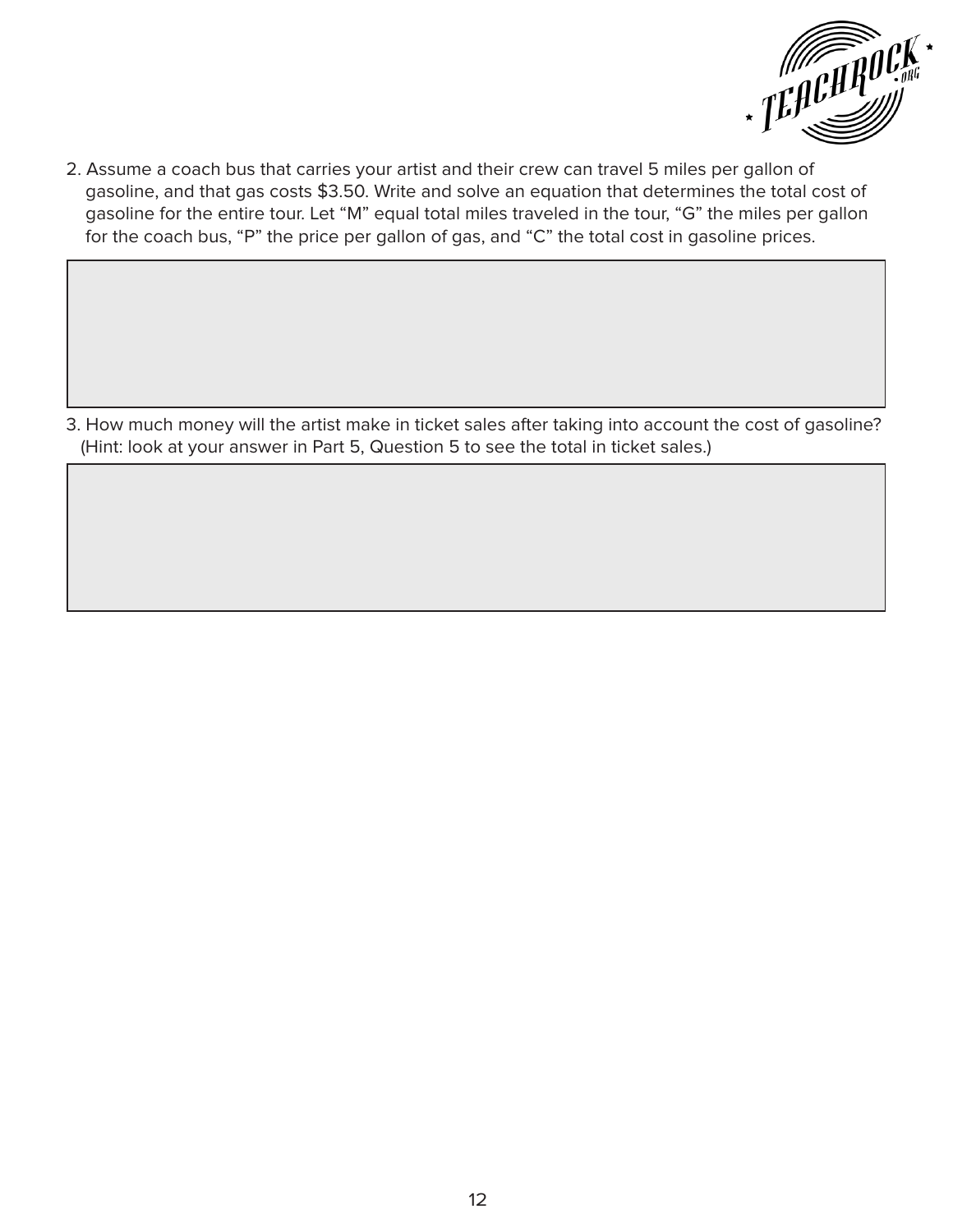

## **Part 7: Create a Presentation for the Class**

In Part 7, you will be creating a narrative about your artist to present to the record label's representatives. To create the narrative, answer the following questions:

1. What does the data in Part 1 say about your artist? 2. What does the data in Part 2 say about your artist? 3. What does the data in Part 3 say about your artist? 4.What does the data in Part 4 say about your artist? 5. What does the data in Part 5 say about your artist? 6. What does the data in Part 6 say about your artist?